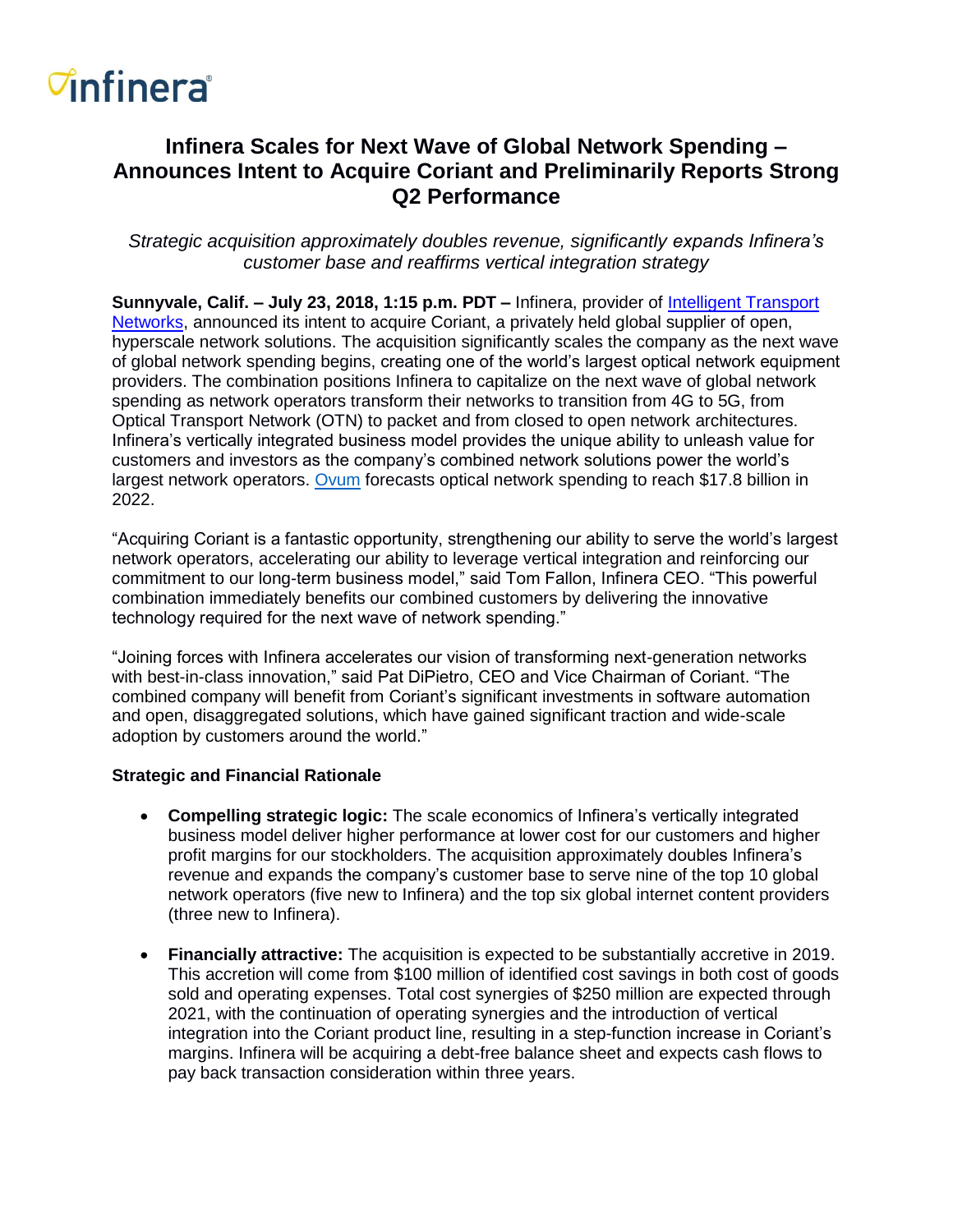# *<del>d</del>nfinera*

• **Innovation to benefit customer networks:** Coriant invested nearly \$1 billion in research and development over the last five years to significantly advance its portfolio to address the growing demand for software automation and open, disaggregated platforms. Infinera recently upgraded its portfolio based on the innovative Infinite Capacity Engine (ICE4). Combining the strengths of both companies creates a powerful new portfolio to support our customers' transition from 4G to 5G, from OTN to packet and from closed to open network architectures.

#### **Transaction Details**

Under the terms of the definitive purchase agreement governing the acquisition, subject to customary adjustments, Infinera will pay approximately \$150 million in cash at closing, and estimated additional amounts of \$25 million in the two quarters post-closing and \$55 million over a period of years. Infinera will issue approximately 21 million shares, which when combined with the cash consideration, results in total transaction consideration of approximately \$430 million. Confident in the combined company's opportunities, Coriant's majority owner, Oaktree Capital Management ("Oaktree"), expressed an interest in being compensated for this transaction largely in stock. Post-transaction, Oaktree will own approximately 12 percent of the combined company on a fully diluted basis. Pursuant to the terms of the definitive purchase agreement, Oaktree has agreed to lock up 50 percent of its shares for six months post-close and the remaining 50 percent of its shares for 12 months post-close.

To fund the cash requirements of this transaction, and to support future working capital requirements, Infinera plans to pursue debt financing. Morgan Stanley Senior Funding, Inc. has committed to provide debt financing for the transaction, subject to customary conditions.

The acquisition is expected to close in the third quarter of 2018, subject to customary closing conditions. The board of directors of Infinera has unanimously approved the transaction.

Morgan Stanley & Co. LLC served as financial advisor and Wilson Sonsini Goodrich & Rosati, P.C. served as legal counsel to Infinera on this transaction. Moelis & Company served as financial advisor and Kirkland & Ellis served as legal counsel to Coriant.

#### **Preliminary Second Quarter 2018 Results**

Infinera will provide its second quarter results and commentary on its Q2 earnings call on August 7, 2018. Preliminarily:

- Revenue is expected to be slightly higher than the midpoint of our previously reported guidance range
- GAAP gross margin and non-GAAP gross margin are expected be at the high end of our previously reported guidance ranges
- GAAP operating expenses and non-GAAP operating expenses are expected to be in line with the midpoint of our previously reported guidance ranges
- GAAP operating margin and non-GAAP operating margin are expected to exceed our previously reported guidance estimates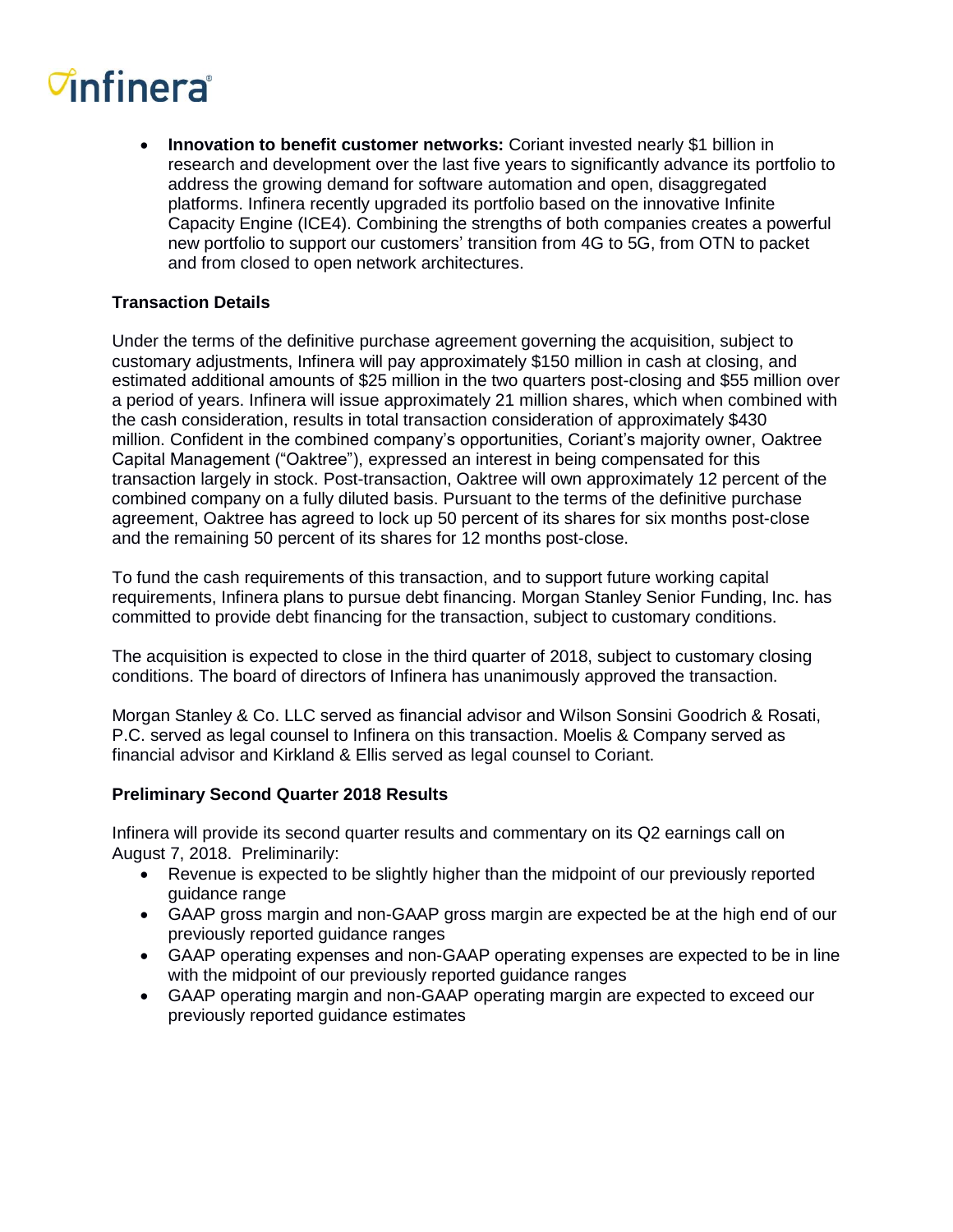### *C***infinera**<sup>®</sup>

#### **Additional Stockholder Information**

For more information about Infinera's intent to acquire Coriant, please download the [stockholder](http://investors.infinera.com/files/doc_presentations/2018/07/InfineraShareholderLetter0723.pdf)  [letter](http://investors.infinera.com/files/doc_presentations/2018/07/InfineraShareholderLetter0723.pdf) and [investor presentation](http://investors.infinera.com/files/doc_presentations/2018/07/InfineraPresentation0723.pdf) from our investor relations website at investors.infinera.com.

#### **Investor Conference Call**

Infinera will also host a conference call to discuss its intent to acquire Coriant today (July 23, 2018) at 5:00 p.m. ET/2:00 p.m. PT. This call will be accessible live and on an archived basis:

Audio Webcast: investors.infinera.com, under "Events"

Live Dial-in: 1-866-373-6878 (toll free); 1-412-317-5101 (international) Ask to join the Infinera call.

We encourage those who plan to dial into the conference call to use the following link to preregister: http://dpregister.com/10122744. Callers who pre-register will be given dial-in instructions and receive a unique PIN via email to gain immediate access to the call.

*Contacts:*

| Media:                 | Investors:              |
|------------------------|-------------------------|
| l Anna Vuel            | <b>Jeff Hustis</b>      |
| Tel. +1 (916) 595-8157 | Tel: + 1 (408) 213-7150 |
| avue@infinera.com      | ihustis@infinera.com    |

#### **About Infinera**

Infinera (NASDAQ: INFN) provides Intelligent Transport Networks, enabling carriers, cloud operators, governments and enterprises to scale network bandwidth, accelerate service innovation and automate optical network operations. Infinera's end-to-end packet-optical portfolio is designed for long-haul, subsea, data center interconnect and metro applications. To learn more about Infinera visit [www.infinera.com,](http://www.infinera.com/) follow us on Twitter @Infinera and read our latest blog posts at [blog.infinera.com.](http://blog.infinera.com/)

Infinera and the Infinera logo are registered trademarks of Infinera Corporation.

#### **About Coriant**

Coriant delivers innovative and dynamic networking solutions for a fast-changing and cloudcentric business world. The Coriant SDN/NFV-enabled portfolio of open, and hyperscale solutions helps network operators cost-efficiently scale network capacity, reduce operational complexity, and create the resilient foundation for a new generation of mobile, video, and cloud services. Coriant serves leading network operators around the world, including mobile and fixed line service providers, cloud and data center operators, Web 2.0 content providers, cable MSOs, government agencies, and large enterprises.

#### **Forward Looking Statements**

This press release contains forward-looking statements related to the Infinera, Coriant and the acquisition of Coriant by the Infinera that involves substantial risks, uncertainties and assumptions that could cause actual results to differ materially from those expressed or implied by such statements. All statements other than statements of historical fact could be deemed forwardlooking, including, but not limited to, any statements about future market and financial